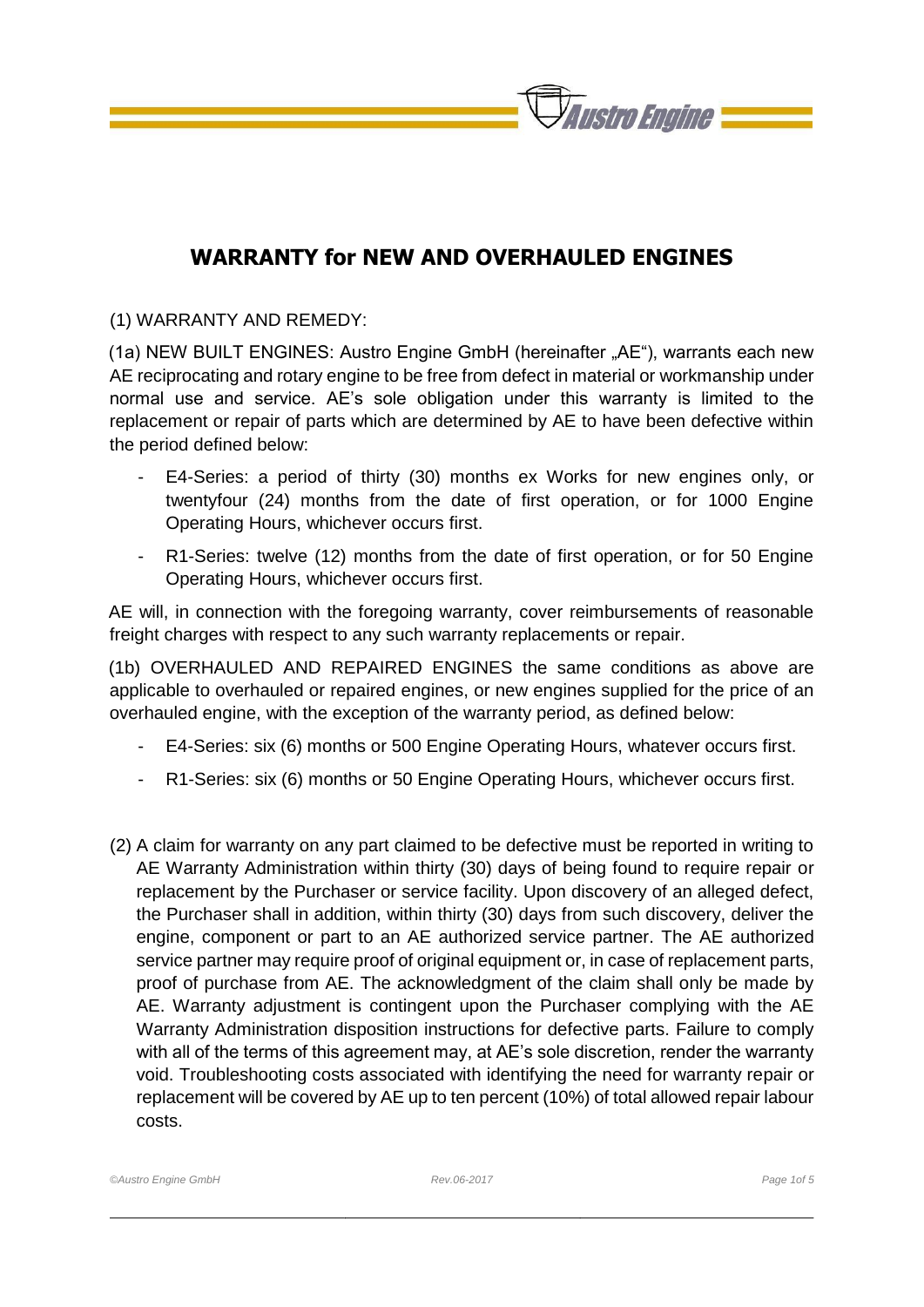

- (3) Within the warranty period, AE will reimburse the Purchaser for labour charges associated with warranty related issues. AE will only reimburse the cost of such labour charges in connection with repair or replacement of parts as provided in AE's Removal and Installation Labour and Allowance Guidebook in force at that time. Spare parts installed as warranty replacement on engines which are covered by this New Engine Warranty will be warranted for the balance of the original warranty period or for the spare part warranty, whichever is the greater. Replacement of parts may be with either new or reconditioned parts, at AE selection.
- (4) AE will reimburse transportation costs associated with repair or replacement of any engine, component or part determined by AE to have been defective within the warranty period. The engine, component or part must be shipped prepaid to the AE authorized service partner or the repair facility designated by AE. Transportation cost reimbursement for engines will be the actual surface freight charge or EUR 500, - , whichever is less. The reimbursement of transportation costs for components or parts will be the actual surface freight charge for shipment of the components or parts or EUR 200, - whichever is less.
- (5) This warranty shall not apply to any engine, part thereof, component or material which has been repaired or altered outside the AE factory or an AE authorized service partner in any way so as, in AE´s sole judgment, to affect its durability, safety or reliability, or which has been subject to improper use, negligence or accident. Repairs and alterations which use or incorporate parts and components other than genuine AE parts or parts approved by AE for direct acquisition from sources other than AE itself are not warranted by AE, and this warranty shall be void to the extent that such repairs and alterations, in AE's sole judgment, affect the durability, safety or reliability of the engine or any part thereof, or damage genuine AE or AE-approved parts. No person, corporation or organization, including distributors of AE engines, is authorized by AE to assume for it any other liability in connection with the sale of its engines or parts, nor to make any warranties beyond the foregoing warranty nor to change any of the terms hereof.

No statement, whether written or oral, made by any person, corporation or organization, including distributors of AE engines may be taken as a warranty nor will it bind AE. No agreement varying the terms of this warranty or AE obligations under it is binding upon AE unless in writing and signed by a duly authorized representative of AE.

(6) This warranty shall not apply to any engine, part thereof, component or material which has been subject to improper use, non-observance of service and maintenance regulations, normal wear and tear, negligence, unauthorized alteration or accident (e.g. ice or bird strike). It shall further not apply with respect to defects due to extraordinary wear or exposure, including, but not limited to, the effects of hail, volcanic eruption, "acid" rain, dust and/or sand storms, chemical discharges, foreign objects and other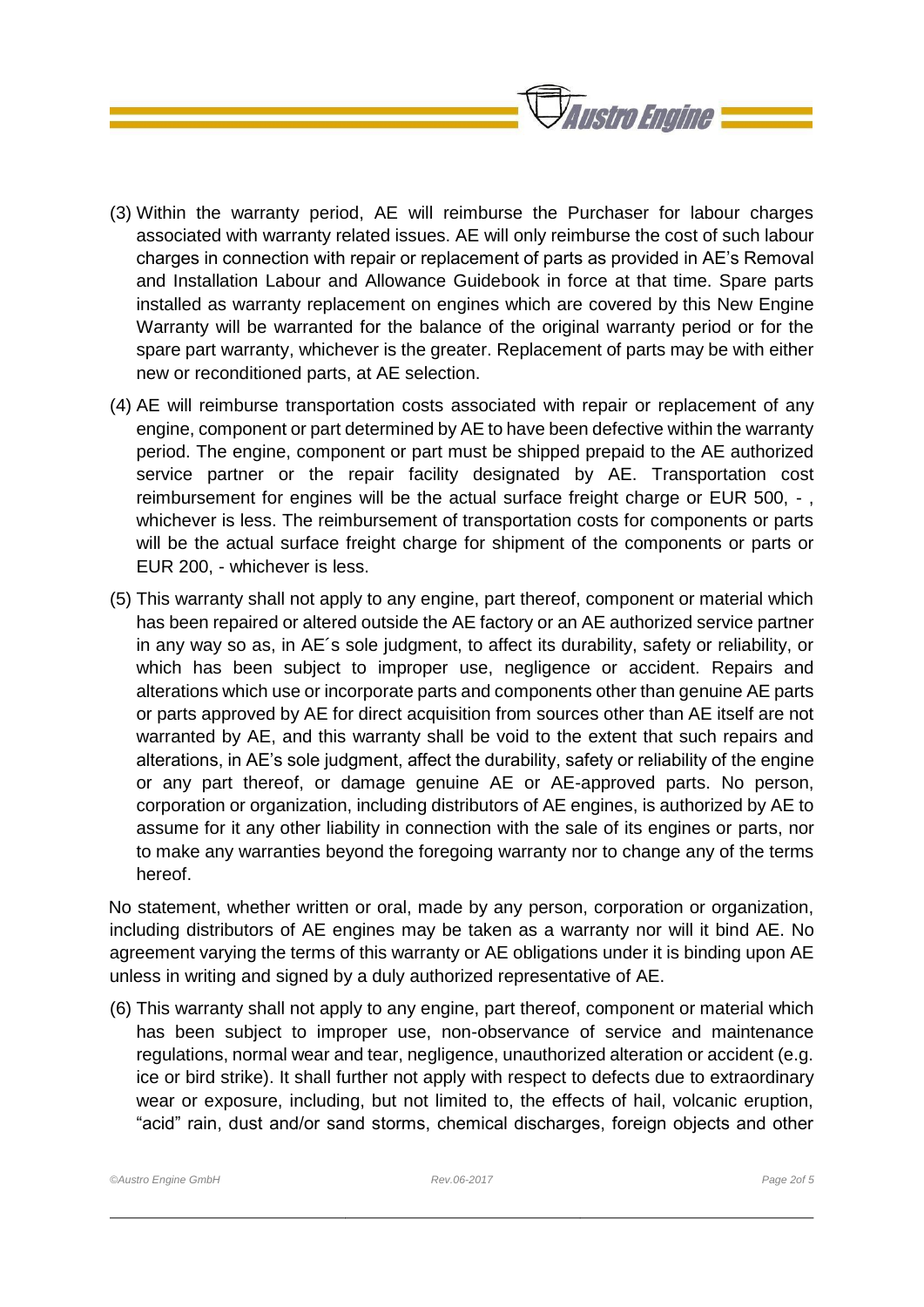*Faustro Engine* 

such unpredictable phenomenon, whether natural or manmade, which is beyond the control of AE.

Defects resulting from Acts of God (such as sabotage, riots, war vandalism or environmental catastrophes) shall not be covered under this warranty.

(7) This warranty is the only warranty made by AE. The Purchaser´s sole remedy for a breach of this warranty or any defect in a part is the repair or replacement of engine parts and reimbursement of reasonable freight charges as provided herein. AE excludes liability, whether as a result of a breach of consequential damages, including, but not limited to, damage to the engine or other property (including the aircraft in which the engine is installed), costs and expenses resulting from required changes or modifications to engine components and assemblies, changes in retirement lives and overhaul periods, local customs fees and taxes, and costs or expenses for commercial losses or lost profits due to loss of use or grounding of the aircraft in which the engine is installed or otherwise. AE's total liability for any and all claims related to any engine shall in no case exceed the original sales price of the engine. Seller makes no warranty and disclaims all liability with respect to components or parts damaged by, or worn due to, corrosion.

This agreement regulates and provides for all representations and warranties made and given by AE in connection with the engine. The warranty does not constitute a guarantee. All other rights, representations and warranties, whatsoever, express or implied shall be excluded. In particular, but not limited to, the implied warranties of merchantability or fitness for a particular purpose or use shall be excluded. This also applies to all parts, equipment, components and/or accessories.

(8) LIABILITY: The liability, if any, of AE, its directors and representatives, employees and/or agents in connection with or resulting from this agreement and the engine shall be excluded, as far as no legal liability exists for gross negligence and intention. This shall not apply to direct personal injury. The liability for indirect, special, exemplary, punitive or consequential damages, loss of profit, loss of engine use or of business, resulting from omissions or default, performance or non-performance of this agreement, irrespective whether the basis of the liability is default, tort, breach of contract or of statutes, by the persons mentioned above or by other third parties, including for fines and fees, shall be excluded.

AE's liability shall in any event be limited with the amount of the purchase price. All claims for damages shall be time-barred and prescribed within 6 months after the Purchaser has received knowledge of the damage or – at the latest - 30 months after the delivery of the engine.

This liability of AE cannot and shall not be amended or extended in any way by (i) services or acts of third parties, in particular, but not limited to, by AE employees or service centers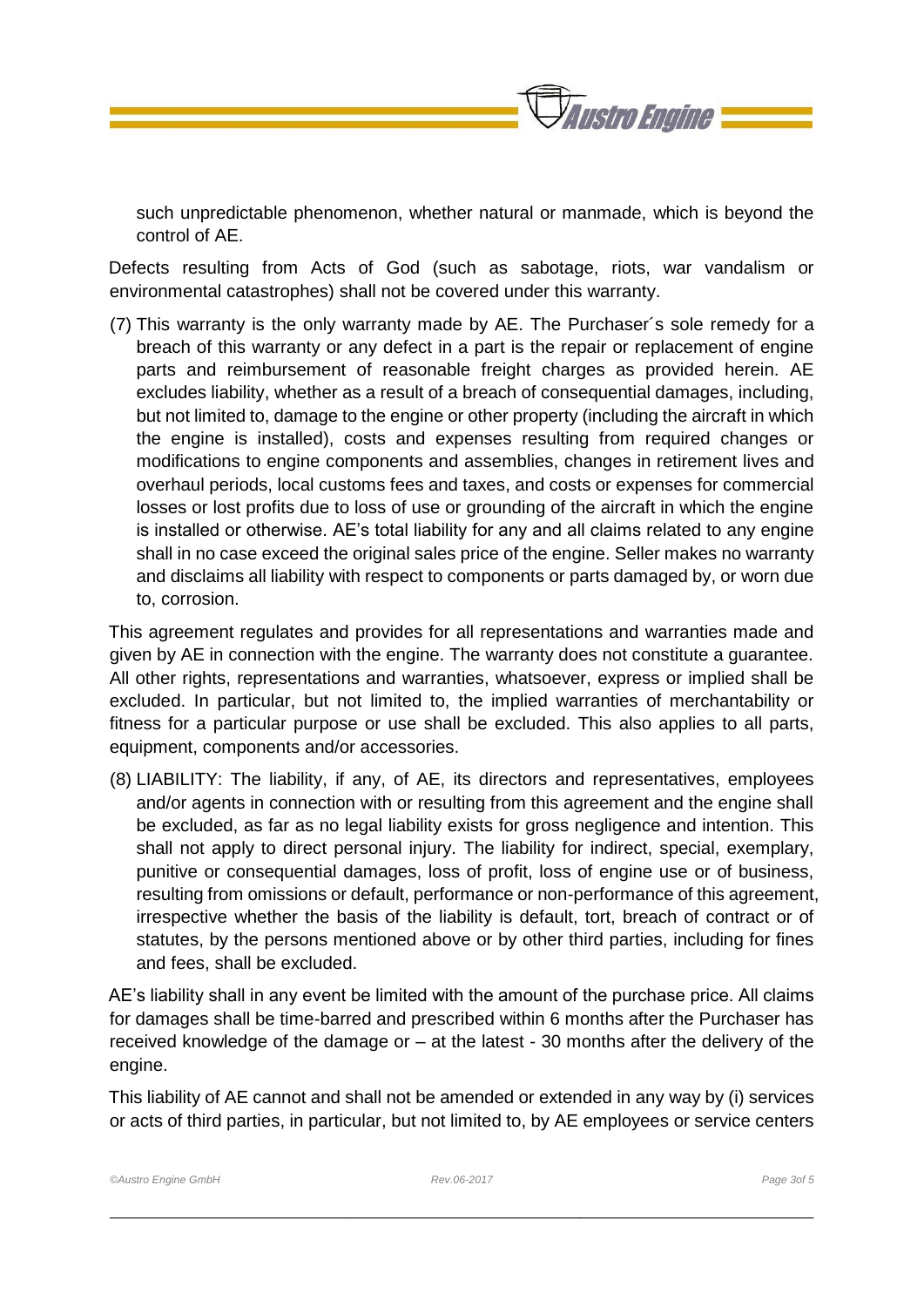

employees, manufactures, or (ii) by the resale, or transfer of ownership of the engine, including import and export of the engine.

(9) The Purchaser has no right of set-off against any counter-claims unless they have been determined by final judicial decision or are acknowledged in writing by AE. Any Purchaser´s right of retention shall be excluded. Any assignment by the Purchaser of any rights and obligations under this agreement (and any additional and/or supplementary agreements) requires the prior written consent of AE or shall be permitted as explicitly provided for in this agreement.

The Parties declare that there are no oral side agreements. No amendments or supplements will be effective unless made in writing. This formal requirement may only be waived in writing by both Parties. All annexes, enclosures, attachments etc. shall constitute an integrated part of this agreement.

Should any provision contained herein be or become invalid or unenforceable, such invalidity or unenforceability shall not affect the validity or enforceability of the remaining agreement, which will continue to be valid and enforceable. In such event the invalid provision shall be substituted by a provision so as best to accomplish the economic objective of such invalid provision.

This agreement and any disputes arising from it or connected with it including its applicability and termination shall be governed by Austrian law, except for its conflict of law rules and the UN Convention of the International Sale of Goods.

In the event the Purchaser has its domicile and/or place of business within the European Union the exclusive place of jurisdiction shall be the Commercial Court in Vienna, Austria. In the event the Purchaser has its domicile and/or place of business outside of the European Union any disputes or claims arising out of or in connection with this Agreement, including disputes relating to its validity, breach, termination or nullity, shall be finally settled under the Rules of Arbitration (Vienna Rules) of the Vienna International Arbitral Centre (VIAC) of the Austrian Federal Economic Chamber by one (1) arbitrator appointed in accordance with the said Rules. Venue is Vienna (Austria), language is English. The decision of the arbitrator in such proceedings shall be final and binding on the Parties. However, AE shall be entitled to initiate legal proceedings, such as injunctions or other preliminary measures to secure AE's rights hereunder or the Product subject to its retention of title before the courts having respective jurisdiction.

*©Austro Engine GmbH Rev.06-2017 Page 4of 5*  Vers. 7/2021 Austro Engine GmbH Rudolf Diesel Straße 11